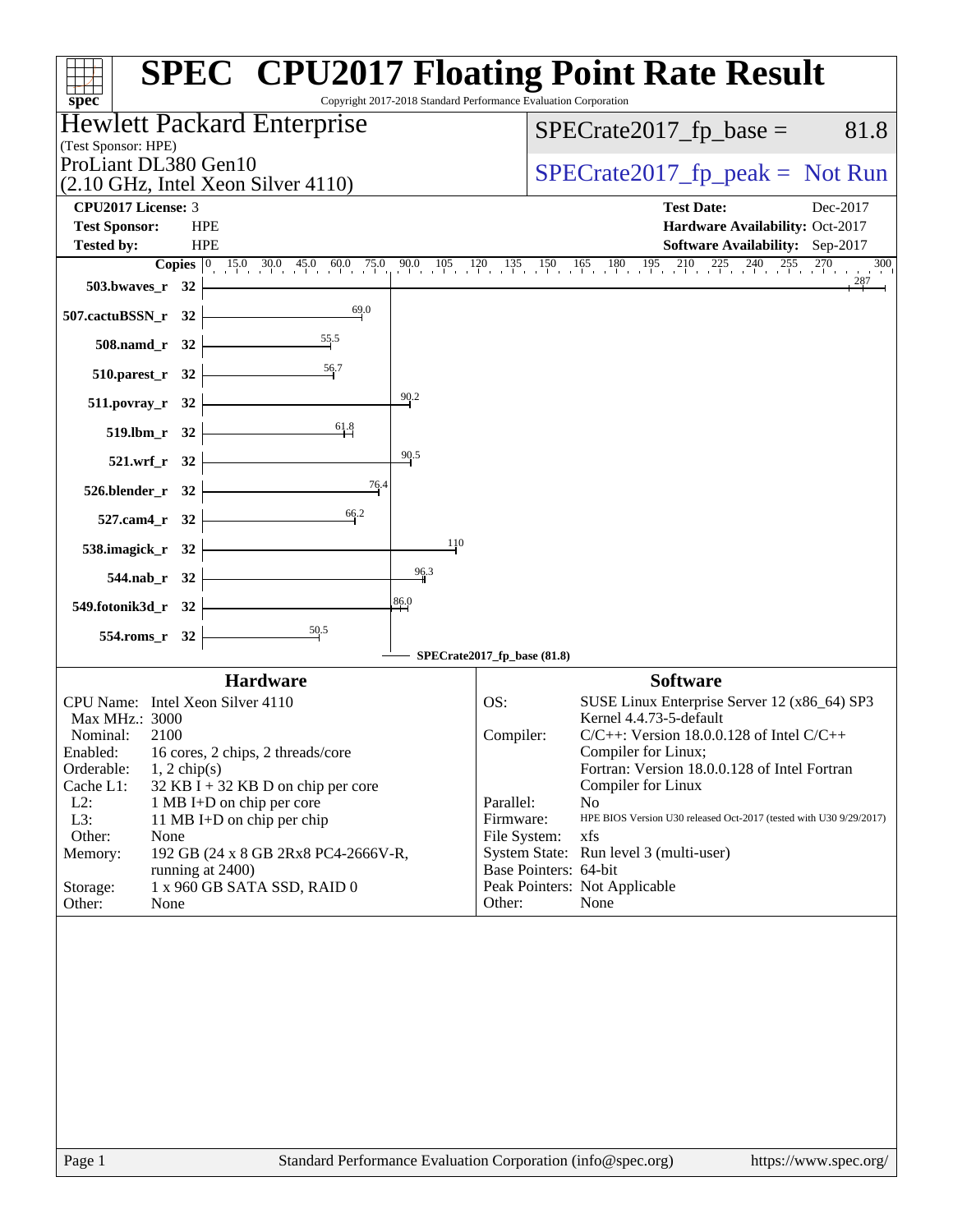Copyright 2017-2018 Standard Performance Evaluation Corporation

#### Hewlett Packard Enterprise

(Test Sponsor: HPE)

**[spec](http://www.spec.org/)**

(2.10 GHz, Intel Xeon Silver 4110)

 $SPECTate2017<sub>fp</sub> base =  $81.8$$ 

## ProLiant DL380 Gen10  $SPECTA = 1110$   $SPECTA = 2017$  fp\_peak = Not Run

**[CPU2017 License:](http://www.spec.org/auto/cpu2017/Docs/result-fields.html#CPU2017License)** 3 **[Test Date:](http://www.spec.org/auto/cpu2017/Docs/result-fields.html#TestDate)** Dec-2017 **[Test Sponsor:](http://www.spec.org/auto/cpu2017/Docs/result-fields.html#TestSponsor)** HPE **[Hardware Availability:](http://www.spec.org/auto/cpu2017/Docs/result-fields.html#HardwareAvailability)** Oct-2017 **[Tested by:](http://www.spec.org/auto/cpu2017/Docs/result-fields.html#Testedby)** HPE **[Software Availability:](http://www.spec.org/auto/cpu2017/Docs/result-fields.html#SoftwareAvailability)** Sep-2017

#### **[Results Table](http://www.spec.org/auto/cpu2017/Docs/result-fields.html#ResultsTable)**

| <b>Base</b>                                                                                                 |                                            |                |       |                |       | <b>Peak</b>    |       |               |                |              |                |              |                |              |
|-------------------------------------------------------------------------------------------------------------|--------------------------------------------|----------------|-------|----------------|-------|----------------|-------|---------------|----------------|--------------|----------------|--------------|----------------|--------------|
| <b>Benchmark</b>                                                                                            | <b>Copies</b>                              | <b>Seconds</b> | Ratio | <b>Seconds</b> | Ratio | <b>Seconds</b> | Ratio | <b>Copies</b> | <b>Seconds</b> | <b>Ratio</b> | <b>Seconds</b> | <b>Ratio</b> | <b>Seconds</b> | <b>Ratio</b> |
| 503.bwayes r                                                                                                | 32                                         | 1081           | 297   | 1119           | 287   | 1142           | 281   |               |                |              |                |              |                |              |
| 507.cactuBSSN r                                                                                             | 32                                         | 586            | 69.1  | 587            | 69.0  | 587            | 69.0  |               |                |              |                |              |                |              |
| $508$ .namd $r$                                                                                             | 32                                         | 548            | 55.5  | 549            | 55.4  | 547            | 55.6  |               |                |              |                |              |                |              |
| 510.parest_r                                                                                                | 32                                         | 1476           | 56.7  | 1477           | 56.7  | 1471           | 56.9  |               |                |              |                |              |                |              |
| 511.povray_r                                                                                                | 32                                         | 828            | 90.2  | 828            | 90.2  | 830            | 90.0  |               |                |              |                |              |                |              |
| $519$ .lbm $r$                                                                                              | 32                                         | 519            | 65.0  | 546            | 61.8  | 552            | 61.1  |               |                |              |                |              |                |              |
| $521$ .wrf r                                                                                                | 32                                         | 791            | 90.6  | 792            | 90.5  | 793            | 90.4  |               |                |              |                |              |                |              |
| 526.blender_r                                                                                               | 32                                         | 636            | 76.7  | 638            | 76.4  | 638            | 76.4  |               |                |              |                |              |                |              |
| $527$ .cam $4r$                                                                                             | 32                                         | 845            | 66.2  | 845            | 66.3  | 849            | 65.9  |               |                |              |                |              |                |              |
| 538.imagick_r                                                                                               | 32                                         | 723            | 110   | 724            | 110   | 723            | 110   |               |                |              |                |              |                |              |
| $544$ .nab r                                                                                                | 32                                         | 558            | 96.6  | 559            | 96.3  | 563            | 95.7  |               |                |              |                |              |                |              |
| 549.fotonik3d r                                                                                             | 32                                         | 1399           | 89.1  | 1451           | 86.0  | 1521           | 82.0  |               |                |              |                |              |                |              |
| $554$ .roms_r                                                                                               | 32                                         | 1007           | 50.5  | 1007           | 50.5  | 1006           | 50.5  |               |                |              |                |              |                |              |
| $SPECrate2017_fp\_base =$<br>81.8                                                                           |                                            |                |       |                |       |                |       |               |                |              |                |              |                |              |
|                                                                                                             | $SPECrate2017$ fp peak =<br><b>Not Run</b> |                |       |                |       |                |       |               |                |              |                |              |                |              |
| Desulto anno an in the suden in which there were my Dald wadedined text in disates a meadian massacronesser |                                            |                |       |                |       |                |       |               |                |              |                |              |                |              |

Results appear in the [order in which they were run.](http://www.spec.org/auto/cpu2017/Docs/result-fields.html#RunOrder) Bold underlined text [indicates a median measurement.](http://www.spec.org/auto/cpu2017/Docs/result-fields.html#Median)

### **[Submit Notes](http://www.spec.org/auto/cpu2017/Docs/result-fields.html#SubmitNotes)**

 The numactl mechanism was used to bind copies to processors. The config file option 'submit' was used to generate numactl commands to bind each copy to a specific processor. For details, please see the config file.

## **[Operating System Notes](http://www.spec.org/auto/cpu2017/Docs/result-fields.html#OperatingSystemNotes)**

 Stack size set to unlimited using "ulimit -s unlimited" Prior to runcpu invocation Filesystem page cache synced and cleared with: sync; echo 3> /proc/sys/vm/drop\_caches runspec command invoked through numactl i.e.: numactl --interleave=all runspec <etc> irqbalance disabled with "service irqbalance stop" tuned profile set wtih "tuned-adm profile throughput-performance" VM Dirty ratio was set to 40 using "echo 40 > /proc/sys/vm/dirty\_ratio" Numa balancing was disabled using "echo 0 > /proc/sys/kernel/numa\_balancing"

## **[General Notes](http://www.spec.org/auto/cpu2017/Docs/result-fields.html#GeneralNotes)**

Environment variables set by runcpu before the start of the run: LD\_LIBRARY\_PATH = "/home/cpu2017/lib/ia32:/home/cpu2017/lib/intel64:/home/cpu2017/je5.0.1-32:/home/cpu2017/je5.0.1-64"

Binaries compiled on a system with 1x Intel Core i7-4790 CPU + 32GB RAM

**(Continued on next page)**

Page 2 Standard Performance Evaluation Corporation [\(info@spec.org\)](mailto:info@spec.org) <https://www.spec.org/>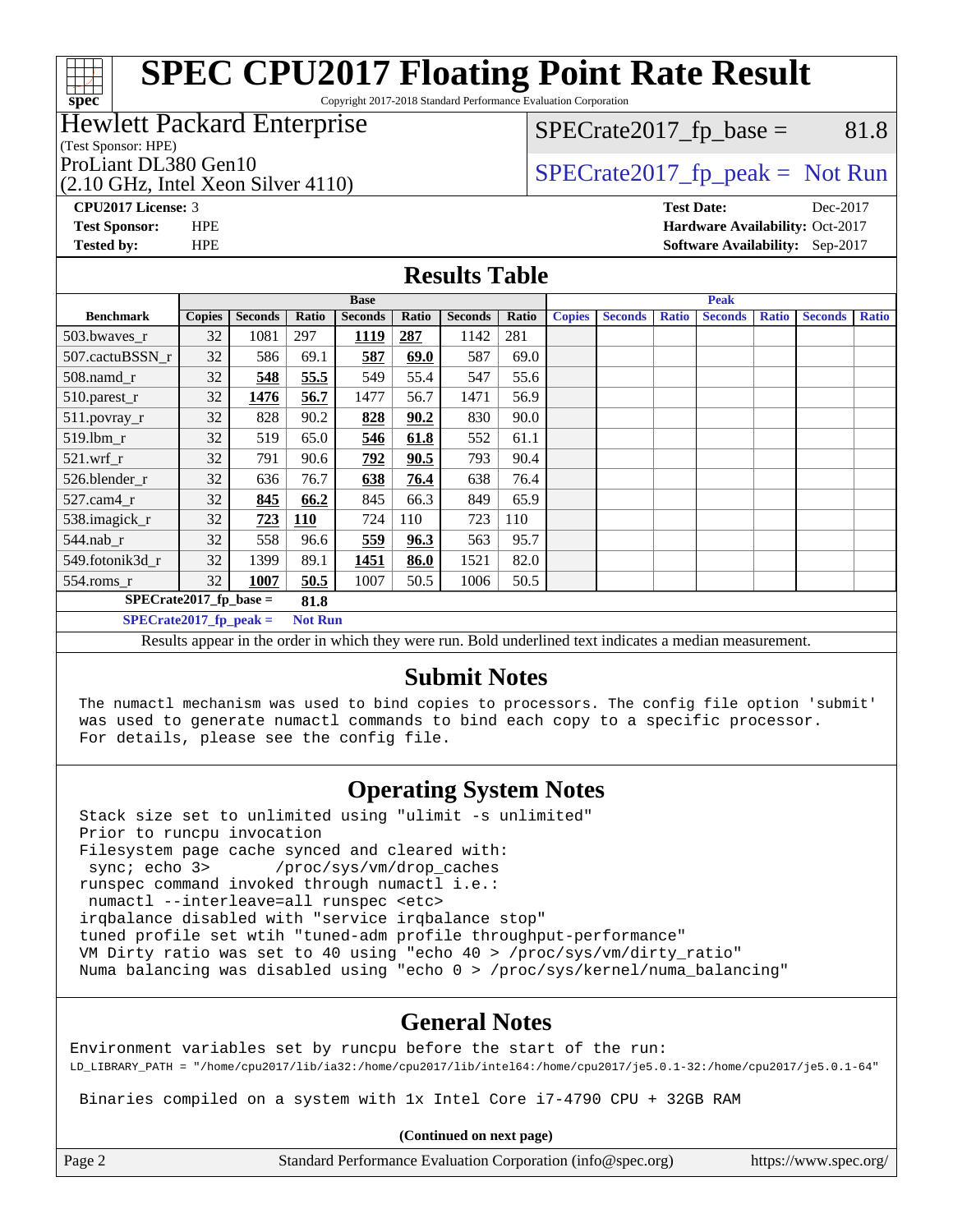Copyright 2017-2018 Standard Performance Evaluation Corporation

#### Hewlett Packard Enterprise

 $SPECTate2017<sub>fp</sub> base =  $81.8$$ 

(Test Sponsor: HPE)

(2.10 GHz, Intel Xeon Silver 4110)

ProLiant DL380 Gen10  $SPECTR_{12}$  [SPECrate2017\\_fp\\_peak =](http://www.spec.org/auto/cpu2017/Docs/result-fields.html#SPECrate2017fppeak) Not Run

**[spec](http://www.spec.org/)**

**[CPU2017 License:](http://www.spec.org/auto/cpu2017/Docs/result-fields.html#CPU2017License)** 3 **[Test Date:](http://www.spec.org/auto/cpu2017/Docs/result-fields.html#TestDate)** Dec-2017 **[Test Sponsor:](http://www.spec.org/auto/cpu2017/Docs/result-fields.html#TestSponsor)** HPE **[Hardware Availability:](http://www.spec.org/auto/cpu2017/Docs/result-fields.html#HardwareAvailability)** Oct-2017 **[Tested by:](http://www.spec.org/auto/cpu2017/Docs/result-fields.html#Testedby)** HPE **[Software Availability:](http://www.spec.org/auto/cpu2017/Docs/result-fields.html#SoftwareAvailability)** Sep-2017

#### **[General Notes \(Continued\)](http://www.spec.org/auto/cpu2017/Docs/result-fields.html#GeneralNotes)**

memory using Redhat Enterprise Linux 7.4

## **[Platform Notes](http://www.spec.org/auto/cpu2017/Docs/result-fields.html#PlatformNotes)**

 BIOS Configuration: Thermal Configuration set to Maximum Cooling Memory Patrol Scrubbing set to Disabled LLC Prefetch set to Enabled LLC Dead Line Allocation set to Disabled Workload Profile set to General Throughput Compute Minimum Processor Idle Power Core C-State set to C1E State Workload Profile set to Custom Sub-NUMA Clustering set to Disabled Sysinfo program /home/cpu2017/bin/sysinfo Rev: r5797 of 2017-06-14 96c45e4568ad54c135fd618bcc091c0f running on linux-b7s1 Tue Dec 5 15:46:31 2017 SUT (System Under Test) info as seen by some common utilities. For more information on this section, see <https://www.spec.org/cpu2017/Docs/config.html#sysinfo> From /proc/cpuinfo model name : Intel(R) Xeon(R) Silver 4110 CPU @ 2.10GHz 2 "physical id"s (chips) 32 "processors" cores, siblings (Caution: counting these is hw and system dependent. The following excerpts from /proc/cpuinfo might not be reliable. Use with caution.) cpu cores : 8 siblings : 16 physical 0: cores 0 1 2 3 4 5 6 7 physical 1: cores 0 1 2 3 4 5 6 7 From lscpu: Architecture: x86\_64 CPU op-mode(s): 32-bit, 64-bit Byte Order: Little Endian  $CPU(s):$  32 On-line CPU(s) list: 0-31 Thread(s) per core: 2 Core(s) per socket: 8 Socket(s): 2 NUMA node(s): 2 Vendor ID: GenuineIntel CPU family: 6 Model: 85 Model name: Intel(R) Xeon(R) Silver 4110 CPU @ 2.10GHz **(Continued on next page)**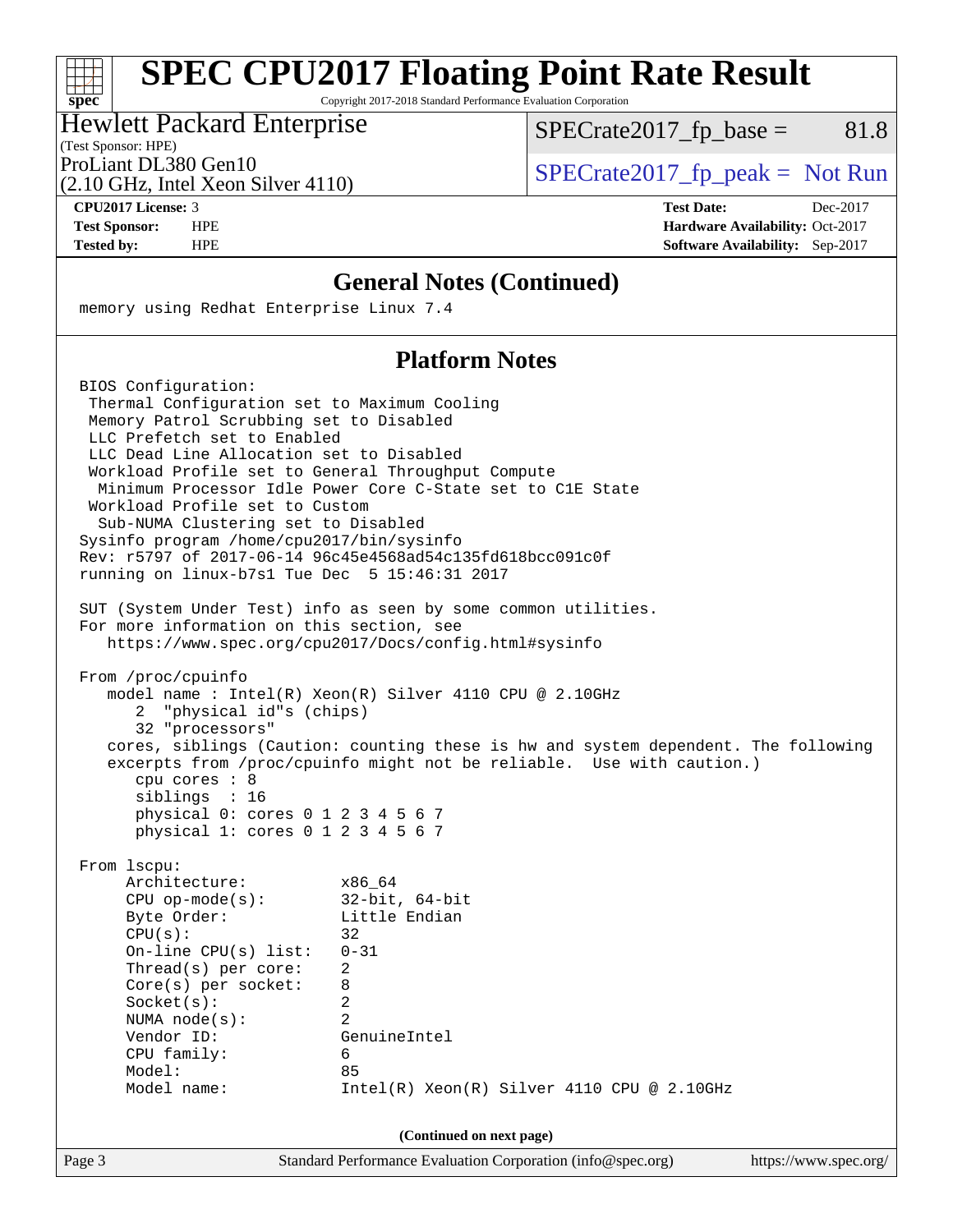Copyright 2017-2018 Standard Performance Evaluation Corporation

## Hewlett Packard Enterprise

 $SPECrate2017_fp\_base = 81.8$ 

(Test Sponsor: HPE) (2.10 GHz, Intel Xeon Silver 4110)

ProLiant DL380 Gen10<br>  $(2.10 \text{ GHz} \text{ Intel } \text{Xeon Silver } 4110)$   $\qquad \qquad$  [SPECrate2017\\_fp\\_peak =](http://www.spec.org/auto/cpu2017/Docs/result-fields.html#SPECrate2017fppeak) Not Run

#### **[CPU2017 License:](http://www.spec.org/auto/cpu2017/Docs/result-fields.html#CPU2017License)** 3 **[Test Date:](http://www.spec.org/auto/cpu2017/Docs/result-fields.html#TestDate)** Dec-2017

**[spec](http://www.spec.org/)**

**[Test Sponsor:](http://www.spec.org/auto/cpu2017/Docs/result-fields.html#TestSponsor)** HPE **[Hardware Availability:](http://www.spec.org/auto/cpu2017/Docs/result-fields.html#HardwareAvailability)** Oct-2017 **[Tested by:](http://www.spec.org/auto/cpu2017/Docs/result-fields.html#Testedby)** HPE **[Software Availability:](http://www.spec.org/auto/cpu2017/Docs/result-fields.html#SoftwareAvailability)** Sep-2017

#### **[Platform Notes \(Continued\)](http://www.spec.org/auto/cpu2017/Docs/result-fields.html#PlatformNotes)**

| Stepping:                                                                                         | 4                                                                                                                                                                                                                                                                                                                                                                                                                                                                                                                                                                                                                                                                                                  |
|---------------------------------------------------------------------------------------------------|----------------------------------------------------------------------------------------------------------------------------------------------------------------------------------------------------------------------------------------------------------------------------------------------------------------------------------------------------------------------------------------------------------------------------------------------------------------------------------------------------------------------------------------------------------------------------------------------------------------------------------------------------------------------------------------------------|
| CPU MHz:                                                                                          | 2095.127                                                                                                                                                                                                                                                                                                                                                                                                                                                                                                                                                                                                                                                                                           |
| BogoMIPS:                                                                                         | 4190.25                                                                                                                                                                                                                                                                                                                                                                                                                                                                                                                                                                                                                                                                                            |
| Virtualization:<br>L1d cache:                                                                     | $VT - x$<br>32K                                                                                                                                                                                                                                                                                                                                                                                                                                                                                                                                                                                                                                                                                    |
| Lli cache:                                                                                        | 32K                                                                                                                                                                                                                                                                                                                                                                                                                                                                                                                                                                                                                                                                                                |
| $L2$ cache:                                                                                       | 1024K                                                                                                                                                                                                                                                                                                                                                                                                                                                                                                                                                                                                                                                                                              |
| L3 cache:                                                                                         | 11264K                                                                                                                                                                                                                                                                                                                                                                                                                                                                                                                                                                                                                                                                                             |
| NUMA node0 CPU(s):                                                                                | $0 - 7, 16 - 23$                                                                                                                                                                                                                                                                                                                                                                                                                                                                                                                                                                                                                                                                                   |
| NUMA nodel CPU(s):                                                                                | $8 - 15, 24 - 31$                                                                                                                                                                                                                                                                                                                                                                                                                                                                                                                                                                                                                                                                                  |
| Flags:                                                                                            | fpu vme de pse tsc msr pae mce cx8 apic sep mtrr pge mca cmov                                                                                                                                                                                                                                                                                                                                                                                                                                                                                                                                                                                                                                      |
|                                                                                                   | pat pse36 clflush dts acpi mmx fxsr sse sse2 ss ht tm pbe syscall nx pdpelgb rdtscp<br>lm constant_tsc art arch_perfmon pebs bts rep_good nopl xtopology nonstop_tsc<br>aperfmperf eagerfpu pni pclmulqdq dtes64 monitor ds_cpl vmx smx est tm2 ssse3 sdbg<br>fma cx16 xtpr pdcm pcid dca sse4_1 sse4_2 x2apic movbe popcnt tsc_deadline_timer aes<br>xsave avx f16c rdrand lahf_lm abm 3dnowprefetch ida arat epb pln pts dtherm intel_pt<br>tpr_shadow vnmi flexpriority ept vpid fsgsbase tsc_adjust bmil hle avx2 smep bmi2<br>erms invpcid rtm cqm mpx avx512f avx512dq rdseed adx smap clflushopt clwb avx512cd<br>avx512bw avx512vl xsaveopt xsavec xgetbvl cqm_llc cqm_occup_llc pku ospke |
| /proc/cpuinfo cache data<br>cache size : 11264 KB                                                 |                                                                                                                                                                                                                                                                                                                                                                                                                                                                                                                                                                                                                                                                                                    |
| physical chip.<br>$available: 2 nodes (0-1)$                                                      | From numactl --hardware WARNING: a numactl 'node' might or might not correspond to a                                                                                                                                                                                                                                                                                                                                                                                                                                                                                                                                                                                                               |
| node 0 size: 96348 MB                                                                             | node 0 cpus: 0 1 2 3 4 5 6 7 16 17 18 19 20 21 22 23                                                                                                                                                                                                                                                                                                                                                                                                                                                                                                                                                                                                                                               |
| node 0 free: 88402 MB                                                                             |                                                                                                                                                                                                                                                                                                                                                                                                                                                                                                                                                                                                                                                                                                    |
| node 1 size: 96765 MB                                                                             | node 1 cpus: 8 9 10 11 12 13 14 15 24 25 26 27 28 29 30 31                                                                                                                                                                                                                                                                                                                                                                                                                                                                                                                                                                                                                                         |
| node 1 free: 92537 MB                                                                             |                                                                                                                                                                                                                                                                                                                                                                                                                                                                                                                                                                                                                                                                                                    |
| node distances:                                                                                   |                                                                                                                                                                                                                                                                                                                                                                                                                                                                                                                                                                                                                                                                                                    |
| node 0 1                                                                                          |                                                                                                                                                                                                                                                                                                                                                                                                                                                                                                                                                                                                                                                                                                    |
| 0: 10 21                                                                                          |                                                                                                                                                                                                                                                                                                                                                                                                                                                                                                                                                                                                                                                                                                    |
| 1:<br>21 10                                                                                       |                                                                                                                                                                                                                                                                                                                                                                                                                                                                                                                                                                                                                                                                                                    |
| From /proc/meminfo<br>MemTotal:<br>197748840 kB<br>HugePages_Total:<br>0<br>Hugepagesize: 2048 kB |                                                                                                                                                                                                                                                                                                                                                                                                                                                                                                                                                                                                                                                                                                    |
|                                                                                                   |                                                                                                                                                                                                                                                                                                                                                                                                                                                                                                                                                                                                                                                                                                    |
| /usr/bin/lsb_release -d<br>SUSE Linux Enterprise Server 12 SP3                                    |                                                                                                                                                                                                                                                                                                                                                                                                                                                                                                                                                                                                                                                                                                    |
| From /etc/*release* /etc/*version*<br>SuSE-release:                                               |                                                                                                                                                                                                                                                                                                                                                                                                                                                                                                                                                                                                                                                                                                    |
|                                                                                                   | (Continued on next page)                                                                                                                                                                                                                                                                                                                                                                                                                                                                                                                                                                                                                                                                           |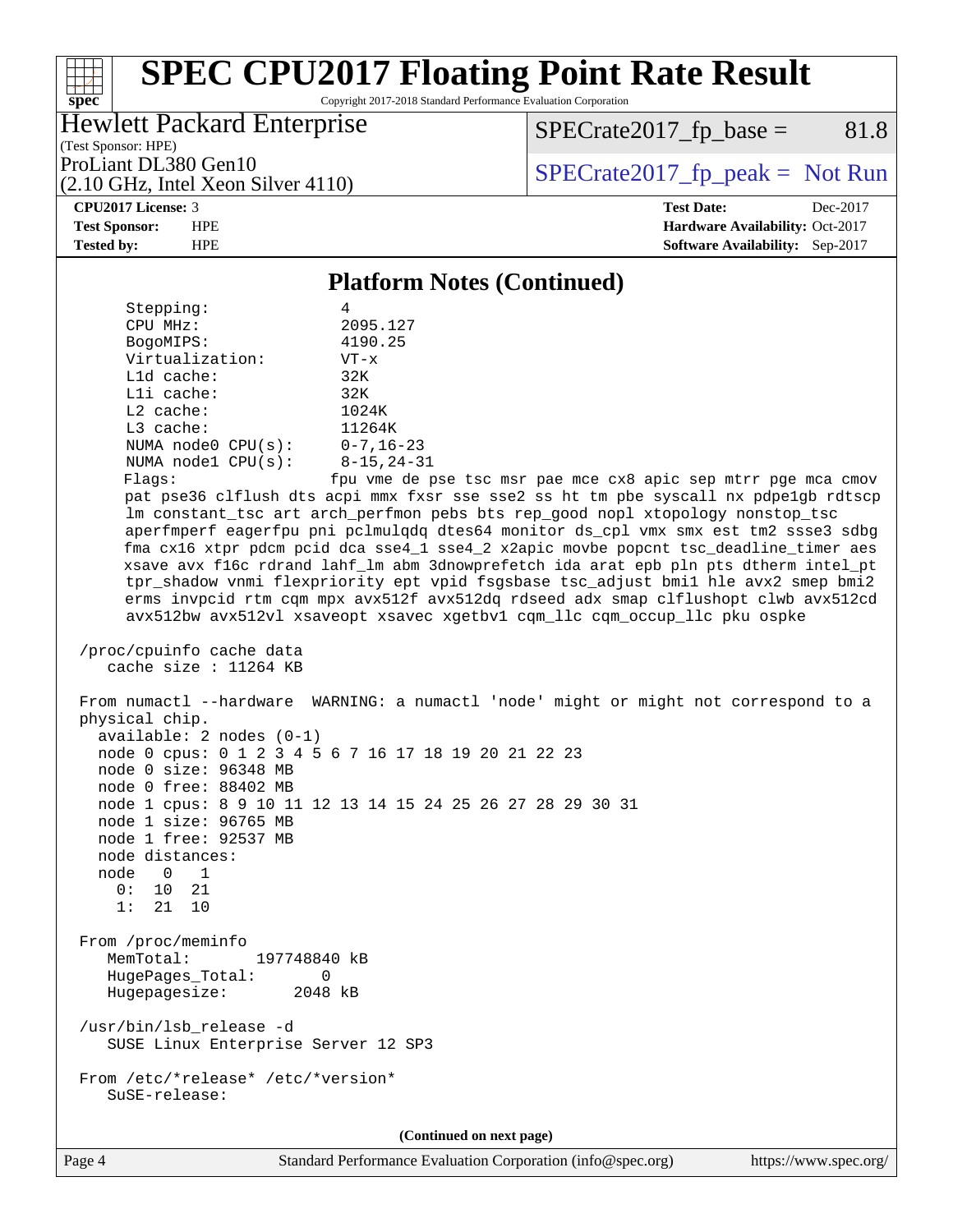Copyright 2017-2018 Standard Performance Evaluation Corporation

## Hewlett Packard Enterprise

 $SPECrate2017_fp\_base = 81.8$ 

## (Test Sponsor: HPE)<br>ProLiant DL380 Gen10

(2.10 GHz, Intel Xeon Silver 4110)

 $SPECTate 2017_fp\_peak = Not Run$ 

**[spec](http://www.spec.org/)**

**[CPU2017 License:](http://www.spec.org/auto/cpu2017/Docs/result-fields.html#CPU2017License)** 3 **[Test Date:](http://www.spec.org/auto/cpu2017/Docs/result-fields.html#TestDate)** Dec-2017 **[Test Sponsor:](http://www.spec.org/auto/cpu2017/Docs/result-fields.html#TestSponsor)** HPE **[Hardware Availability:](http://www.spec.org/auto/cpu2017/Docs/result-fields.html#HardwareAvailability)** Oct-2017 **[Tested by:](http://www.spec.org/auto/cpu2017/Docs/result-fields.html#Testedby)** HPE **[Software Availability:](http://www.spec.org/auto/cpu2017/Docs/result-fields.html#SoftwareAvailability)** Sep-2017

#### **[Platform Notes \(Continued\)](http://www.spec.org/auto/cpu2017/Docs/result-fields.html#PlatformNotes)**

| BIOS HPE U30 10/11/2017   | hardware to be accurately determined", but the intent may not be met, as there are<br>frequent changes to hardware, firmware, and the "DMTF SMBIOS" standard. |
|---------------------------|---------------------------------------------------------------------------------------------------------------------------------------------------------------|
| Memory:                   | 24x UNKNOWN NOT AVAILABLE 8 GB 2 rank 2666, configured at 2400                                                                                                |
|                           | (End of data from sysinfo program)                                                                                                                            |
|                           | <b>Compiler Version Notes</b>                                                                                                                                 |
|                           | ==============================                                                                                                                                |
| CC                        | 519.1bm_r(base) 538.imagick_r(base) 544.nab_r(base)                                                                                                           |
| icc (ICC) 18.0.0 20170811 | Copyright (C) 1985-2017 Intel Corporation. All rights reserved.                                                                                               |
|                           | $CXXC 508.namd_r(base) 510.parest_r(base)$                                                                                                                    |
|                           |                                                                                                                                                               |
|                           | (Continued on next page)                                                                                                                                      |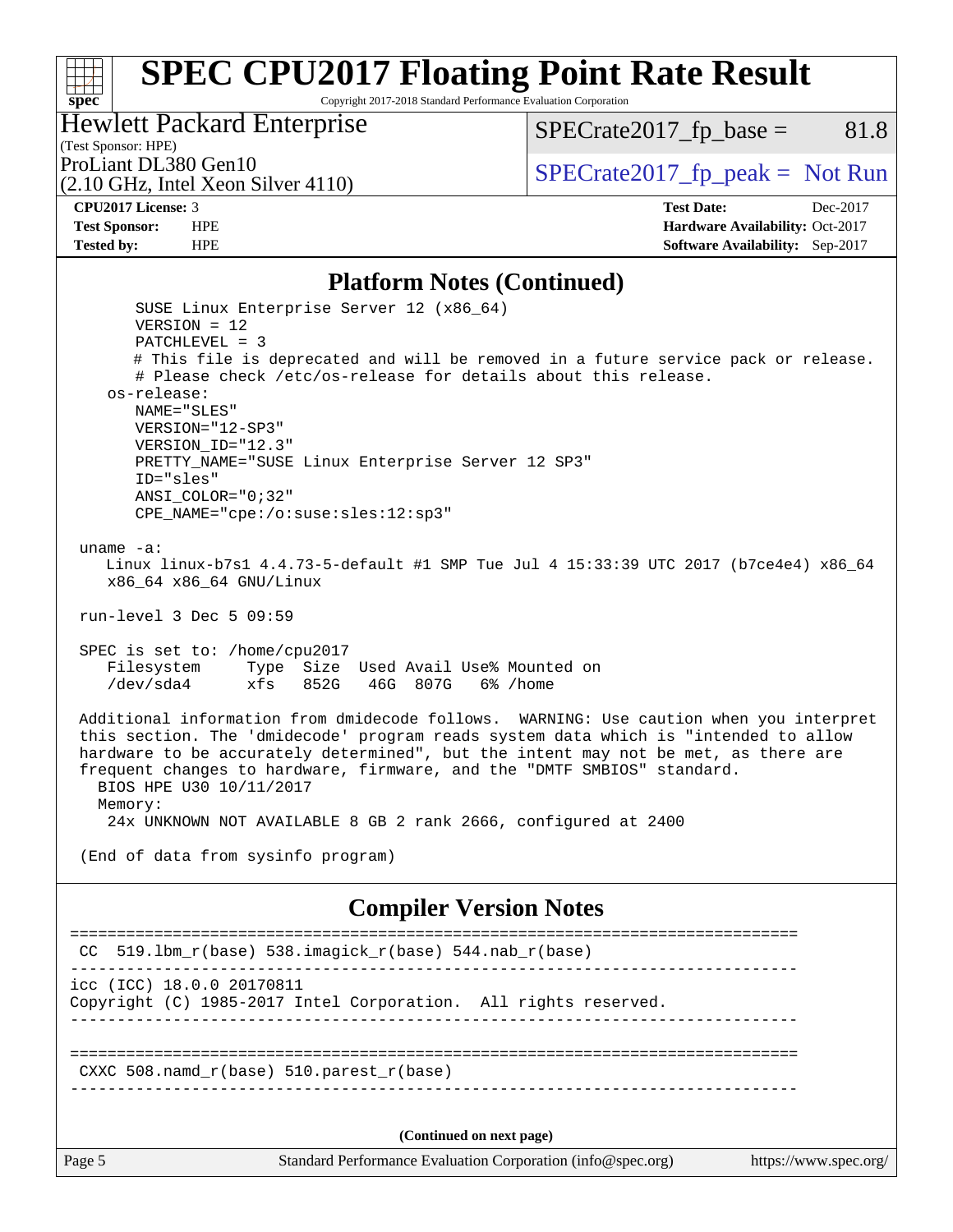| <b>SPEC CPU2017 Floating Point Rate Result</b><br>$Spec^*$<br>Copyright 2017-2018 Standard Performance Evaluation Corporation |                                   |
|-------------------------------------------------------------------------------------------------------------------------------|-----------------------------------|
| <b>Hewlett Packard Enterprise</b><br>(Test Sponsor: HPE)                                                                      | $SPECrate2017_fp\_base =$<br>81.8 |
| ProLiant DL380 Gen10<br>(2.10 GHz, Intel Xeon Silver 4110)                                                                    | $SPECTate2017$ _fp_peak = Not Run |
| <b>CPU2017 License: 3</b>                                                                                                     | <b>Test Date:</b><br>Dec-2017     |
| <b>HPE</b><br><b>Test Sponsor:</b>                                                                                            | Hardware Availability: Oct-2017   |
| <b>Tested by:</b><br><b>HPE</b>                                                                                               | Software Availability: Sep-2017   |

## **[Compiler Version Notes \(Continued\)](http://www.spec.org/auto/cpu2017/Docs/result-fields.html#CompilerVersionNotes)**

| icpc (ICC) 18.0.0 20170811<br>Copyright (C) 1985-2017 Intel Corporation. All rights reserved.<br>___________________________                                                                                                                                                                      |                                 |
|---------------------------------------------------------------------------------------------------------------------------------------------------------------------------------------------------------------------------------------------------------------------------------------------------|---------------------------------|
| $CC$ 511.povray_r(base) 526.blender_r(base)                                                                                                                                                                                                                                                       |                                 |
| icpc (ICC) 18.0.0 20170811<br>Copyright (C) 1985-2017 Intel Corporation. All rights reserved.<br>icc (ICC) 18.0.0 20170811<br>Copyright (C) 1985-2017 Intel Corporation. All rights reserved.                                                                                                     |                                 |
| FC 507.cactuBSSN_r(base)                                                                                                                                                                                                                                                                          |                                 |
| icpc (ICC) 18.0.0 20170811<br>Copyright (C) 1985-2017 Intel Corporation. All rights reserved.<br>icc (ICC) 18.0.0 20170811<br>Copyright (C) 1985-2017 Intel Corporation. All rights reserved.<br>ifort (IFORT) 18.0.0 20170811<br>Copyright (C) 1985-2017 Intel Corporation. All rights reserved. |                                 |
| FC 503.bwaves_r(base) 549.fotonik3d_r(base) 554.roms_r(base)                                                                                                                                                                                                                                      |                                 |
| ifort (IFORT) 18.0.0 20170811<br>Copyright (C) 1985-2017 Intel Corporation. All rights reserved.                                                                                                                                                                                                  |                                 |
| $CC$ 521.wrf_r(base) 527.cam4_r(base)                                                                                                                                                                                                                                                             |                                 |
| ifort (IFORT) 18.0.0 20170811<br>Copyright (C) 1985-2017 Intel Corporation. All rights reserved.<br>icc (ICC) 18.0.0 20170811<br>Copyright (C) 1985-2017 Intel Corporation. All rights reserved.                                                                                                  |                                 |
|                                                                                                                                                                                                                                                                                                   | <b>Base Compiler Invocation</b> |

[C benchmarks](http://www.spec.org/auto/cpu2017/Docs/result-fields.html#Cbenchmarks):

[icc](http://www.spec.org/cpu2017/results/res2018q1/cpu2017-20171212-01804.flags.html#user_CCbase_intel_icc_18.0_66fc1ee009f7361af1fbd72ca7dcefbb700085f36577c54f309893dd4ec40d12360134090235512931783d35fd58c0460139e722d5067c5574d8eaf2b3e37e92)

**(Continued on next page)**

Page 6 Standard Performance Evaluation Corporation [\(info@spec.org\)](mailto:info@spec.org) <https://www.spec.org/>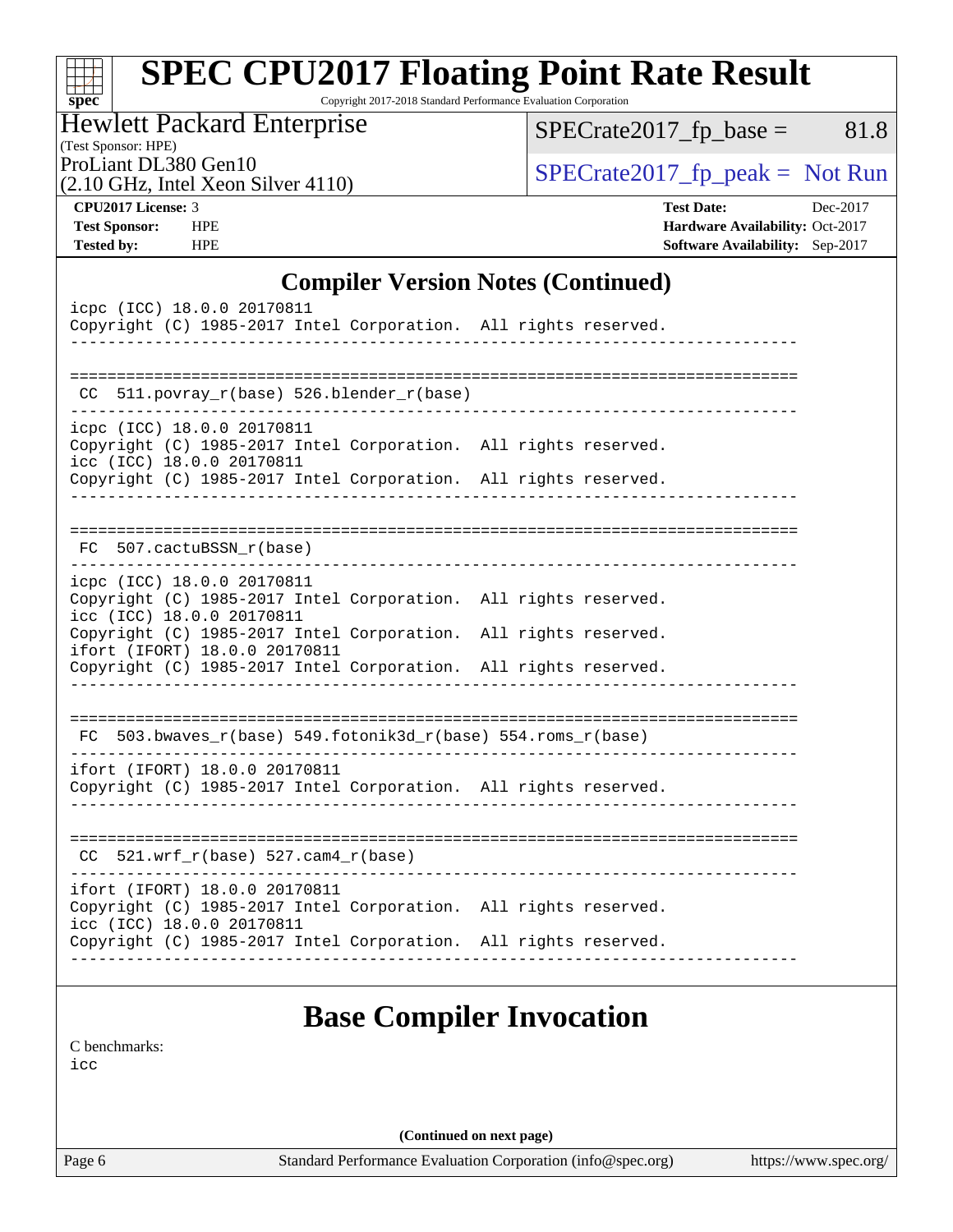# **[spec](http://www.spec.org/)**

## **[SPEC CPU2017 Floating Point Rate Result](http://www.spec.org/auto/cpu2017/Docs/result-fields.html#SPECCPU2017FloatingPointRateResult)**

Copyright 2017-2018 Standard Performance Evaluation Corporation

#### (Test Sponsor: HPE) Hewlett Packard Enterprise

 $SPECTate2017<sub>fp</sub> base =  $81.8$$ 

ProLiant DL380 Gen10  $SPECTR_{12}$  [SPECrate2017\\_fp\\_peak =](http://www.spec.org/auto/cpu2017/Docs/result-fields.html#SPECrate2017fppeak) Not Run

(2.10 GHz, Intel Xeon Silver 4110)

**[CPU2017 License:](http://www.spec.org/auto/cpu2017/Docs/result-fields.html#CPU2017License)** 3 **[Test Date:](http://www.spec.org/auto/cpu2017/Docs/result-fields.html#TestDate)** Dec-2017 **[Test Sponsor:](http://www.spec.org/auto/cpu2017/Docs/result-fields.html#TestSponsor)** HPE **[Hardware Availability:](http://www.spec.org/auto/cpu2017/Docs/result-fields.html#HardwareAvailability)** Oct-2017 **[Tested by:](http://www.spec.org/auto/cpu2017/Docs/result-fields.html#Testedby)** HPE **[Software Availability:](http://www.spec.org/auto/cpu2017/Docs/result-fields.html#SoftwareAvailability)** Sep-2017

## **[Base Compiler Invocation \(Continued\)](http://www.spec.org/auto/cpu2017/Docs/result-fields.html#BaseCompilerInvocation)**

[C++ benchmarks:](http://www.spec.org/auto/cpu2017/Docs/result-fields.html#CXXbenchmarks) [icpc](http://www.spec.org/cpu2017/results/res2018q1/cpu2017-20171212-01804.flags.html#user_CXXbase_intel_icpc_18.0_c510b6838c7f56d33e37e94d029a35b4a7bccf4766a728ee175e80a419847e808290a9b78be685c44ab727ea267ec2f070ec5dc83b407c0218cded6866a35d07)

[Fortran benchmarks](http://www.spec.org/auto/cpu2017/Docs/result-fields.html#Fortranbenchmarks): [ifort](http://www.spec.org/cpu2017/results/res2018q1/cpu2017-20171212-01804.flags.html#user_FCbase_intel_ifort_18.0_8111460550e3ca792625aed983ce982f94888b8b503583aa7ba2b8303487b4d8a21a13e7191a45c5fd58ff318f48f9492884d4413fa793fd88dd292cad7027ca)

[Benchmarks using both Fortran and C](http://www.spec.org/auto/cpu2017/Docs/result-fields.html#BenchmarksusingbothFortranandC): [ifort](http://www.spec.org/cpu2017/results/res2018q1/cpu2017-20171212-01804.flags.html#user_CC_FCbase_intel_ifort_18.0_8111460550e3ca792625aed983ce982f94888b8b503583aa7ba2b8303487b4d8a21a13e7191a45c5fd58ff318f48f9492884d4413fa793fd88dd292cad7027ca) [icc](http://www.spec.org/cpu2017/results/res2018q1/cpu2017-20171212-01804.flags.html#user_CC_FCbase_intel_icc_18.0_66fc1ee009f7361af1fbd72ca7dcefbb700085f36577c54f309893dd4ec40d12360134090235512931783d35fd58c0460139e722d5067c5574d8eaf2b3e37e92)

[Benchmarks using both C and C++](http://www.spec.org/auto/cpu2017/Docs/result-fields.html#BenchmarksusingbothCandCXX): [icpc](http://www.spec.org/cpu2017/results/res2018q1/cpu2017-20171212-01804.flags.html#user_CC_CXXbase_intel_icpc_18.0_c510b6838c7f56d33e37e94d029a35b4a7bccf4766a728ee175e80a419847e808290a9b78be685c44ab727ea267ec2f070ec5dc83b407c0218cded6866a35d07) [icc](http://www.spec.org/cpu2017/results/res2018q1/cpu2017-20171212-01804.flags.html#user_CC_CXXbase_intel_icc_18.0_66fc1ee009f7361af1fbd72ca7dcefbb700085f36577c54f309893dd4ec40d12360134090235512931783d35fd58c0460139e722d5067c5574d8eaf2b3e37e92)

[Benchmarks using Fortran, C, and C++:](http://www.spec.org/auto/cpu2017/Docs/result-fields.html#BenchmarksusingFortranCandCXX) [icpc](http://www.spec.org/cpu2017/results/res2018q1/cpu2017-20171212-01804.flags.html#user_CC_CXX_FCbase_intel_icpc_18.0_c510b6838c7f56d33e37e94d029a35b4a7bccf4766a728ee175e80a419847e808290a9b78be685c44ab727ea267ec2f070ec5dc83b407c0218cded6866a35d07) [icc](http://www.spec.org/cpu2017/results/res2018q1/cpu2017-20171212-01804.flags.html#user_CC_CXX_FCbase_intel_icc_18.0_66fc1ee009f7361af1fbd72ca7dcefbb700085f36577c54f309893dd4ec40d12360134090235512931783d35fd58c0460139e722d5067c5574d8eaf2b3e37e92) [ifort](http://www.spec.org/cpu2017/results/res2018q1/cpu2017-20171212-01804.flags.html#user_CC_CXX_FCbase_intel_ifort_18.0_8111460550e3ca792625aed983ce982f94888b8b503583aa7ba2b8303487b4d8a21a13e7191a45c5fd58ff318f48f9492884d4413fa793fd88dd292cad7027ca)

## **[Base Portability Flags](http://www.spec.org/auto/cpu2017/Docs/result-fields.html#BasePortabilityFlags)**

 503.bwaves\_r: [-DSPEC\\_LP64](http://www.spec.org/cpu2017/results/res2018q1/cpu2017-20171212-01804.flags.html#suite_basePORTABILITY503_bwaves_r_DSPEC_LP64) 507.cactuBSSN\_r: [-DSPEC\\_LP64](http://www.spec.org/cpu2017/results/res2018q1/cpu2017-20171212-01804.flags.html#suite_basePORTABILITY507_cactuBSSN_r_DSPEC_LP64) 508.namd\_r: [-DSPEC\\_LP64](http://www.spec.org/cpu2017/results/res2018q1/cpu2017-20171212-01804.flags.html#suite_basePORTABILITY508_namd_r_DSPEC_LP64) 510.parest\_r: [-DSPEC\\_LP64](http://www.spec.org/cpu2017/results/res2018q1/cpu2017-20171212-01804.flags.html#suite_basePORTABILITY510_parest_r_DSPEC_LP64) 511.povray\_r: [-DSPEC\\_LP64](http://www.spec.org/cpu2017/results/res2018q1/cpu2017-20171212-01804.flags.html#suite_basePORTABILITY511_povray_r_DSPEC_LP64) 519.lbm\_r: [-DSPEC\\_LP64](http://www.spec.org/cpu2017/results/res2018q1/cpu2017-20171212-01804.flags.html#suite_basePORTABILITY519_lbm_r_DSPEC_LP64) 521.wrf\_r: [-DSPEC\\_LP64](http://www.spec.org/cpu2017/results/res2018q1/cpu2017-20171212-01804.flags.html#suite_basePORTABILITY521_wrf_r_DSPEC_LP64) [-DSPEC\\_CASE\\_FLAG](http://www.spec.org/cpu2017/results/res2018q1/cpu2017-20171212-01804.flags.html#b521.wrf_r_baseCPORTABILITY_DSPEC_CASE_FLAG) [-convert big\\_endian](http://www.spec.org/cpu2017/results/res2018q1/cpu2017-20171212-01804.flags.html#user_baseFPORTABILITY521_wrf_r_convert_big_endian_c3194028bc08c63ac5d04de18c48ce6d347e4e562e8892b8bdbdc0214820426deb8554edfa529a3fb25a586e65a3d812c835984020483e7e73212c4d31a38223) 526.blender\_r: [-DSPEC\\_LP64](http://www.spec.org/cpu2017/results/res2018q1/cpu2017-20171212-01804.flags.html#suite_basePORTABILITY526_blender_r_DSPEC_LP64) [-DSPEC\\_LINUX](http://www.spec.org/cpu2017/results/res2018q1/cpu2017-20171212-01804.flags.html#b526.blender_r_baseCPORTABILITY_DSPEC_LINUX) [-funsigned-char](http://www.spec.org/cpu2017/results/res2018q1/cpu2017-20171212-01804.flags.html#user_baseCPORTABILITY526_blender_r_force_uchar_40c60f00ab013830e2dd6774aeded3ff59883ba5a1fc5fc14077f794d777847726e2a5858cbc7672e36e1b067e7e5c1d9a74f7176df07886a243d7cc18edfe67) 527.cam4\_r: [-DSPEC\\_LP64](http://www.spec.org/cpu2017/results/res2018q1/cpu2017-20171212-01804.flags.html#suite_basePORTABILITY527_cam4_r_DSPEC_LP64) [-DSPEC\\_CASE\\_FLAG](http://www.spec.org/cpu2017/results/res2018q1/cpu2017-20171212-01804.flags.html#b527.cam4_r_baseCPORTABILITY_DSPEC_CASE_FLAG) 538.imagick\_r: [-DSPEC\\_LP64](http://www.spec.org/cpu2017/results/res2018q1/cpu2017-20171212-01804.flags.html#suite_basePORTABILITY538_imagick_r_DSPEC_LP64) 544.nab\_r: [-DSPEC\\_LP64](http://www.spec.org/cpu2017/results/res2018q1/cpu2017-20171212-01804.flags.html#suite_basePORTABILITY544_nab_r_DSPEC_LP64) 549.fotonik3d\_r: [-DSPEC\\_LP64](http://www.spec.org/cpu2017/results/res2018q1/cpu2017-20171212-01804.flags.html#suite_basePORTABILITY549_fotonik3d_r_DSPEC_LP64) 554.roms\_r: [-DSPEC\\_LP64](http://www.spec.org/cpu2017/results/res2018q1/cpu2017-20171212-01804.flags.html#suite_basePORTABILITY554_roms_r_DSPEC_LP64)

## **[Base Optimization Flags](http://www.spec.org/auto/cpu2017/Docs/result-fields.html#BaseOptimizationFlags)**

[C benchmarks](http://www.spec.org/auto/cpu2017/Docs/result-fields.html#Cbenchmarks):

[-xCORE-AVX2](http://www.spec.org/cpu2017/results/res2018q1/cpu2017-20171212-01804.flags.html#user_CCbase_f-xCORE-AVX2) [-ipo](http://www.spec.org/cpu2017/results/res2018q1/cpu2017-20171212-01804.flags.html#user_CCbase_f-ipo) [-O3](http://www.spec.org/cpu2017/results/res2018q1/cpu2017-20171212-01804.flags.html#user_CCbase_f-O3) [-no-prec-div](http://www.spec.org/cpu2017/results/res2018q1/cpu2017-20171212-01804.flags.html#user_CCbase_f-no-prec-div) [-qopt-prefetch](http://www.spec.org/cpu2017/results/res2018q1/cpu2017-20171212-01804.flags.html#user_CCbase_f-qopt-prefetch) [-ffinite-math-only](http://www.spec.org/cpu2017/results/res2018q1/cpu2017-20171212-01804.flags.html#user_CCbase_f_finite_math_only_cb91587bd2077682c4b38af759c288ed7c732db004271a9512da14a4f8007909a5f1427ecbf1a0fb78ff2a814402c6114ac565ca162485bbcae155b5e4258871) [-qopt-mem-layout-trans=3](http://www.spec.org/cpu2017/results/res2018q1/cpu2017-20171212-01804.flags.html#user_CCbase_f-qopt-mem-layout-trans_de80db37974c74b1f0e20d883f0b675c88c3b01e9d123adea9b28688d64333345fb62bc4a798493513fdb68f60282f9a726aa07f478b2f7113531aecce732043)

[C++ benchmarks:](http://www.spec.org/auto/cpu2017/Docs/result-fields.html#CXXbenchmarks) [-xCORE-AVX2](http://www.spec.org/cpu2017/results/res2018q1/cpu2017-20171212-01804.flags.html#user_CXXbase_f-xCORE-AVX2) [-ipo](http://www.spec.org/cpu2017/results/res2018q1/cpu2017-20171212-01804.flags.html#user_CXXbase_f-ipo) [-O3](http://www.spec.org/cpu2017/results/res2018q1/cpu2017-20171212-01804.flags.html#user_CXXbase_f-O3) [-no-prec-div](http://www.spec.org/cpu2017/results/res2018q1/cpu2017-20171212-01804.flags.html#user_CXXbase_f-no-prec-div) [-qopt-prefetch](http://www.spec.org/cpu2017/results/res2018q1/cpu2017-20171212-01804.flags.html#user_CXXbase_f-qopt-prefetch) [-ffinite-math-only](http://www.spec.org/cpu2017/results/res2018q1/cpu2017-20171212-01804.flags.html#user_CXXbase_f_finite_math_only_cb91587bd2077682c4b38af759c288ed7c732db004271a9512da14a4f8007909a5f1427ecbf1a0fb78ff2a814402c6114ac565ca162485bbcae155b5e4258871) [-qopt-mem-layout-trans=3](http://www.spec.org/cpu2017/results/res2018q1/cpu2017-20171212-01804.flags.html#user_CXXbase_f-qopt-mem-layout-trans_de80db37974c74b1f0e20d883f0b675c88c3b01e9d123adea9b28688d64333345fb62bc4a798493513fdb68f60282f9a726aa07f478b2f7113531aecce732043)

**(Continued on next page)**

Page 7 Standard Performance Evaluation Corporation [\(info@spec.org\)](mailto:info@spec.org) <https://www.spec.org/>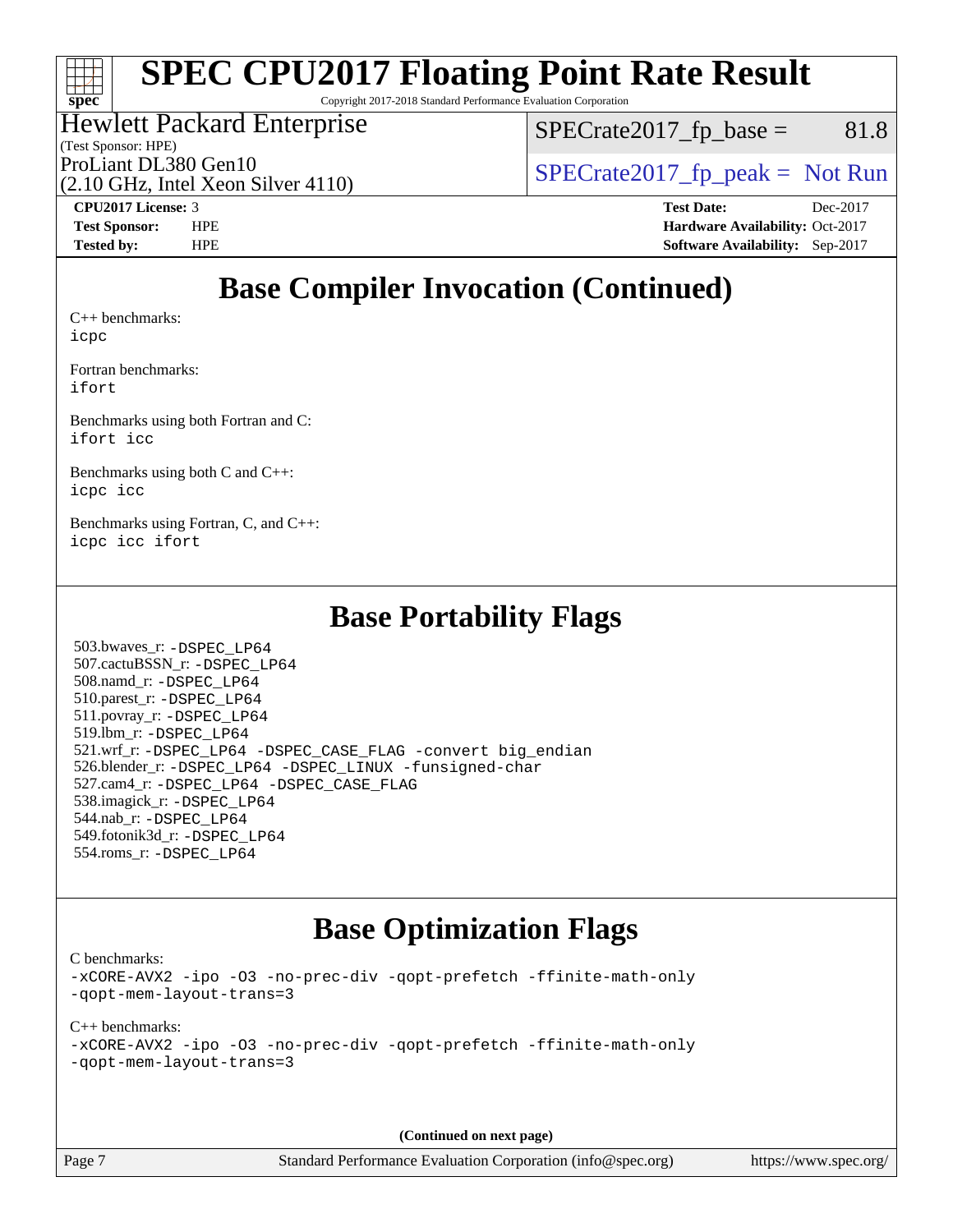# **[spec](http://www.spec.org/)**

## **[SPEC CPU2017 Floating Point Rate Result](http://www.spec.org/auto/cpu2017/Docs/result-fields.html#SPECCPU2017FloatingPointRateResult)**

Copyright 2017-2018 Standard Performance Evaluation Corporation

## Hewlett Packard Enterprise

(2.10 GHz, Intel Xeon Silver 4110)

 $SPECTate2017<sub>fp</sub> base = 81.8$ 

(Test Sponsor: HPE)

ProLiant DL380 Gen10  $SPECTA = 1110$   $SPECTA = 2017$  fp\_peak = Not Run

**[CPU2017 License:](http://www.spec.org/auto/cpu2017/Docs/result-fields.html#CPU2017License)** 3 **[Test Date:](http://www.spec.org/auto/cpu2017/Docs/result-fields.html#TestDate)** Dec-2017 **[Test Sponsor:](http://www.spec.org/auto/cpu2017/Docs/result-fields.html#TestSponsor)** HPE **[Hardware Availability:](http://www.spec.org/auto/cpu2017/Docs/result-fields.html#HardwareAvailability)** Oct-2017 **[Tested by:](http://www.spec.org/auto/cpu2017/Docs/result-fields.html#Testedby)** HPE **[Software Availability:](http://www.spec.org/auto/cpu2017/Docs/result-fields.html#SoftwareAvailability)** Sep-2017

## **[Base Optimization Flags \(Continued\)](http://www.spec.org/auto/cpu2017/Docs/result-fields.html#BaseOptimizationFlags)**

[Fortran benchmarks](http://www.spec.org/auto/cpu2017/Docs/result-fields.html#Fortranbenchmarks):

[-xCORE-AVX2](http://www.spec.org/cpu2017/results/res2018q1/cpu2017-20171212-01804.flags.html#user_FCbase_f-xCORE-AVX2) [-ipo](http://www.spec.org/cpu2017/results/res2018q1/cpu2017-20171212-01804.flags.html#user_FCbase_f-ipo) [-O3](http://www.spec.org/cpu2017/results/res2018q1/cpu2017-20171212-01804.flags.html#user_FCbase_f-O3) [-no-prec-div](http://www.spec.org/cpu2017/results/res2018q1/cpu2017-20171212-01804.flags.html#user_FCbase_f-no-prec-div) [-qopt-prefetch](http://www.spec.org/cpu2017/results/res2018q1/cpu2017-20171212-01804.flags.html#user_FCbase_f-qopt-prefetch) [-ffinite-math-only](http://www.spec.org/cpu2017/results/res2018q1/cpu2017-20171212-01804.flags.html#user_FCbase_f_finite_math_only_cb91587bd2077682c4b38af759c288ed7c732db004271a9512da14a4f8007909a5f1427ecbf1a0fb78ff2a814402c6114ac565ca162485bbcae155b5e4258871) [-qopt-mem-layout-trans=3](http://www.spec.org/cpu2017/results/res2018q1/cpu2017-20171212-01804.flags.html#user_FCbase_f-qopt-mem-layout-trans_de80db37974c74b1f0e20d883f0b675c88c3b01e9d123adea9b28688d64333345fb62bc4a798493513fdb68f60282f9a726aa07f478b2f7113531aecce732043) [-nostandard-realloc-lhs](http://www.spec.org/cpu2017/results/res2018q1/cpu2017-20171212-01804.flags.html#user_FCbase_f_2003_std_realloc_82b4557e90729c0f113870c07e44d33d6f5a304b4f63d4c15d2d0f1fab99f5daaed73bdb9275d9ae411527f28b936061aa8b9c8f2d63842963b95c9dd6426b8a) [-align array32byte](http://www.spec.org/cpu2017/results/res2018q1/cpu2017-20171212-01804.flags.html#user_FCbase_align_array32byte_b982fe038af199962ba9a80c053b8342c548c85b40b8e86eb3cc33dee0d7986a4af373ac2d51c3f7cf710a18d62fdce2948f201cd044323541f22fc0fffc51b6) [Benchmarks using both Fortran and C](http://www.spec.org/auto/cpu2017/Docs/result-fields.html#BenchmarksusingbothFortranandC): [-xCORE-AVX2](http://www.spec.org/cpu2017/results/res2018q1/cpu2017-20171212-01804.flags.html#user_CC_FCbase_f-xCORE-AVX2) [-ipo](http://www.spec.org/cpu2017/results/res2018q1/cpu2017-20171212-01804.flags.html#user_CC_FCbase_f-ipo) [-O3](http://www.spec.org/cpu2017/results/res2018q1/cpu2017-20171212-01804.flags.html#user_CC_FCbase_f-O3) [-no-prec-div](http://www.spec.org/cpu2017/results/res2018q1/cpu2017-20171212-01804.flags.html#user_CC_FCbase_f-no-prec-div) [-qopt-prefetch](http://www.spec.org/cpu2017/results/res2018q1/cpu2017-20171212-01804.flags.html#user_CC_FCbase_f-qopt-prefetch) [-ffinite-math-only](http://www.spec.org/cpu2017/results/res2018q1/cpu2017-20171212-01804.flags.html#user_CC_FCbase_f_finite_math_only_cb91587bd2077682c4b38af759c288ed7c732db004271a9512da14a4f8007909a5f1427ecbf1a0fb78ff2a814402c6114ac565ca162485bbcae155b5e4258871) [-qopt-mem-layout-trans=3](http://www.spec.org/cpu2017/results/res2018q1/cpu2017-20171212-01804.flags.html#user_CC_FCbase_f-qopt-mem-layout-trans_de80db37974c74b1f0e20d883f0b675c88c3b01e9d123adea9b28688d64333345fb62bc4a798493513fdb68f60282f9a726aa07f478b2f7113531aecce732043) [-nostandard-realloc-lhs](http://www.spec.org/cpu2017/results/res2018q1/cpu2017-20171212-01804.flags.html#user_CC_FCbase_f_2003_std_realloc_82b4557e90729c0f113870c07e44d33d6f5a304b4f63d4c15d2d0f1fab99f5daaed73bdb9275d9ae411527f28b936061aa8b9c8f2d63842963b95c9dd6426b8a) [-align array32byte](http://www.spec.org/cpu2017/results/res2018q1/cpu2017-20171212-01804.flags.html#user_CC_FCbase_align_array32byte_b982fe038af199962ba9a80c053b8342c548c85b40b8e86eb3cc33dee0d7986a4af373ac2d51c3f7cf710a18d62fdce2948f201cd044323541f22fc0fffc51b6) [Benchmarks using both C and C++](http://www.spec.org/auto/cpu2017/Docs/result-fields.html#BenchmarksusingbothCandCXX): [-xCORE-AVX2](http://www.spec.org/cpu2017/results/res2018q1/cpu2017-20171212-01804.flags.html#user_CC_CXXbase_f-xCORE-AVX2) [-ipo](http://www.spec.org/cpu2017/results/res2018q1/cpu2017-20171212-01804.flags.html#user_CC_CXXbase_f-ipo) [-O3](http://www.spec.org/cpu2017/results/res2018q1/cpu2017-20171212-01804.flags.html#user_CC_CXXbase_f-O3) [-no-prec-div](http://www.spec.org/cpu2017/results/res2018q1/cpu2017-20171212-01804.flags.html#user_CC_CXXbase_f-no-prec-div) [-qopt-prefetch](http://www.spec.org/cpu2017/results/res2018q1/cpu2017-20171212-01804.flags.html#user_CC_CXXbase_f-qopt-prefetch) [-ffinite-math-only](http://www.spec.org/cpu2017/results/res2018q1/cpu2017-20171212-01804.flags.html#user_CC_CXXbase_f_finite_math_only_cb91587bd2077682c4b38af759c288ed7c732db004271a9512da14a4f8007909a5f1427ecbf1a0fb78ff2a814402c6114ac565ca162485bbcae155b5e4258871) [-qopt-mem-layout-trans=3](http://www.spec.org/cpu2017/results/res2018q1/cpu2017-20171212-01804.flags.html#user_CC_CXXbase_f-qopt-mem-layout-trans_de80db37974c74b1f0e20d883f0b675c88c3b01e9d123adea9b28688d64333345fb62bc4a798493513fdb68f60282f9a726aa07f478b2f7113531aecce732043) [Benchmarks using Fortran, C, and C++:](http://www.spec.org/auto/cpu2017/Docs/result-fields.html#BenchmarksusingFortranCandCXX) [-xCORE-AVX2](http://www.spec.org/cpu2017/results/res2018q1/cpu2017-20171212-01804.flags.html#user_CC_CXX_FCbase_f-xCORE-AVX2) [-ipo](http://www.spec.org/cpu2017/results/res2018q1/cpu2017-20171212-01804.flags.html#user_CC_CXX_FCbase_f-ipo) [-O3](http://www.spec.org/cpu2017/results/res2018q1/cpu2017-20171212-01804.flags.html#user_CC_CXX_FCbase_f-O3) [-no-prec-div](http://www.spec.org/cpu2017/results/res2018q1/cpu2017-20171212-01804.flags.html#user_CC_CXX_FCbase_f-no-prec-div) [-qopt-prefetch](http://www.spec.org/cpu2017/results/res2018q1/cpu2017-20171212-01804.flags.html#user_CC_CXX_FCbase_f-qopt-prefetch) [-ffinite-math-only](http://www.spec.org/cpu2017/results/res2018q1/cpu2017-20171212-01804.flags.html#user_CC_CXX_FCbase_f_finite_math_only_cb91587bd2077682c4b38af759c288ed7c732db004271a9512da14a4f8007909a5f1427ecbf1a0fb78ff2a814402c6114ac565ca162485bbcae155b5e4258871) [-qopt-mem-layout-trans=3](http://www.spec.org/cpu2017/results/res2018q1/cpu2017-20171212-01804.flags.html#user_CC_CXX_FCbase_f-qopt-mem-layout-trans_de80db37974c74b1f0e20d883f0b675c88c3b01e9d123adea9b28688d64333345fb62bc4a798493513fdb68f60282f9a726aa07f478b2f7113531aecce732043) [-nostandard-realloc-lhs](http://www.spec.org/cpu2017/results/res2018q1/cpu2017-20171212-01804.flags.html#user_CC_CXX_FCbase_f_2003_std_realloc_82b4557e90729c0f113870c07e44d33d6f5a304b4f63d4c15d2d0f1fab99f5daaed73bdb9275d9ae411527f28b936061aa8b9c8f2d63842963b95c9dd6426b8a) [-align array32byte](http://www.spec.org/cpu2017/results/res2018q1/cpu2017-20171212-01804.flags.html#user_CC_CXX_FCbase_align_array32byte_b982fe038af199962ba9a80c053b8342c548c85b40b8e86eb3cc33dee0d7986a4af373ac2d51c3f7cf710a18d62fdce2948f201cd044323541f22fc0fffc51b6)

## **[Base Other Flags](http://www.spec.org/auto/cpu2017/Docs/result-fields.html#BaseOtherFlags)**

[C benchmarks](http://www.spec.org/auto/cpu2017/Docs/result-fields.html#Cbenchmarks):  $-m64 - std= c11$  $-m64 - std= c11$ 

[C++ benchmarks:](http://www.spec.org/auto/cpu2017/Docs/result-fields.html#CXXbenchmarks) [-m64](http://www.spec.org/cpu2017/results/res2018q1/cpu2017-20171212-01804.flags.html#user_CXXbase_intel_intel64_18.0_af43caccfc8ded86e7699f2159af6efc7655f51387b94da716254467f3c01020a5059329e2569e4053f409e7c9202a7efc638f7a6d1ffb3f52dea4a3e31d82ab)

[Fortran benchmarks](http://www.spec.org/auto/cpu2017/Docs/result-fields.html#Fortranbenchmarks): [-m64](http://www.spec.org/cpu2017/results/res2018q1/cpu2017-20171212-01804.flags.html#user_FCbase_intel_intel64_18.0_af43caccfc8ded86e7699f2159af6efc7655f51387b94da716254467f3c01020a5059329e2569e4053f409e7c9202a7efc638f7a6d1ffb3f52dea4a3e31d82ab)

[Benchmarks using both Fortran and C](http://www.spec.org/auto/cpu2017/Docs/result-fields.html#BenchmarksusingbothFortranandC):  $-m64$   $-std=cl1$ 

[Benchmarks using both C and C++](http://www.spec.org/auto/cpu2017/Docs/result-fields.html#BenchmarksusingbothCandCXX):  $-m64 - std= c11$  $-m64 - std= c11$ 

[Benchmarks using Fortran, C, and C++:](http://www.spec.org/auto/cpu2017/Docs/result-fields.html#BenchmarksusingFortranCandCXX)  $-m64 - std = c11$  $-m64 - std = c11$ 

The flags files that were used to format this result can be browsed at

<http://www.spec.org/cpu2017/flags/Intel-ic18.0-official-linux64.2017-10-19.html> <http://www.spec.org/cpu2017/flags/HPE-Platform-Flags-Intel-V1.2-SKX-revH.html>

You can also download the XML flags sources by saving the following links:

<http://www.spec.org/cpu2017/flags/Intel-ic18.0-official-linux64.2017-10-19.xml> <http://www.spec.org/cpu2017/flags/HPE-Platform-Flags-Intel-V1.2-SKX-revH.xml>

Page 8 Standard Performance Evaluation Corporation [\(info@spec.org\)](mailto:info@spec.org) <https://www.spec.org/>